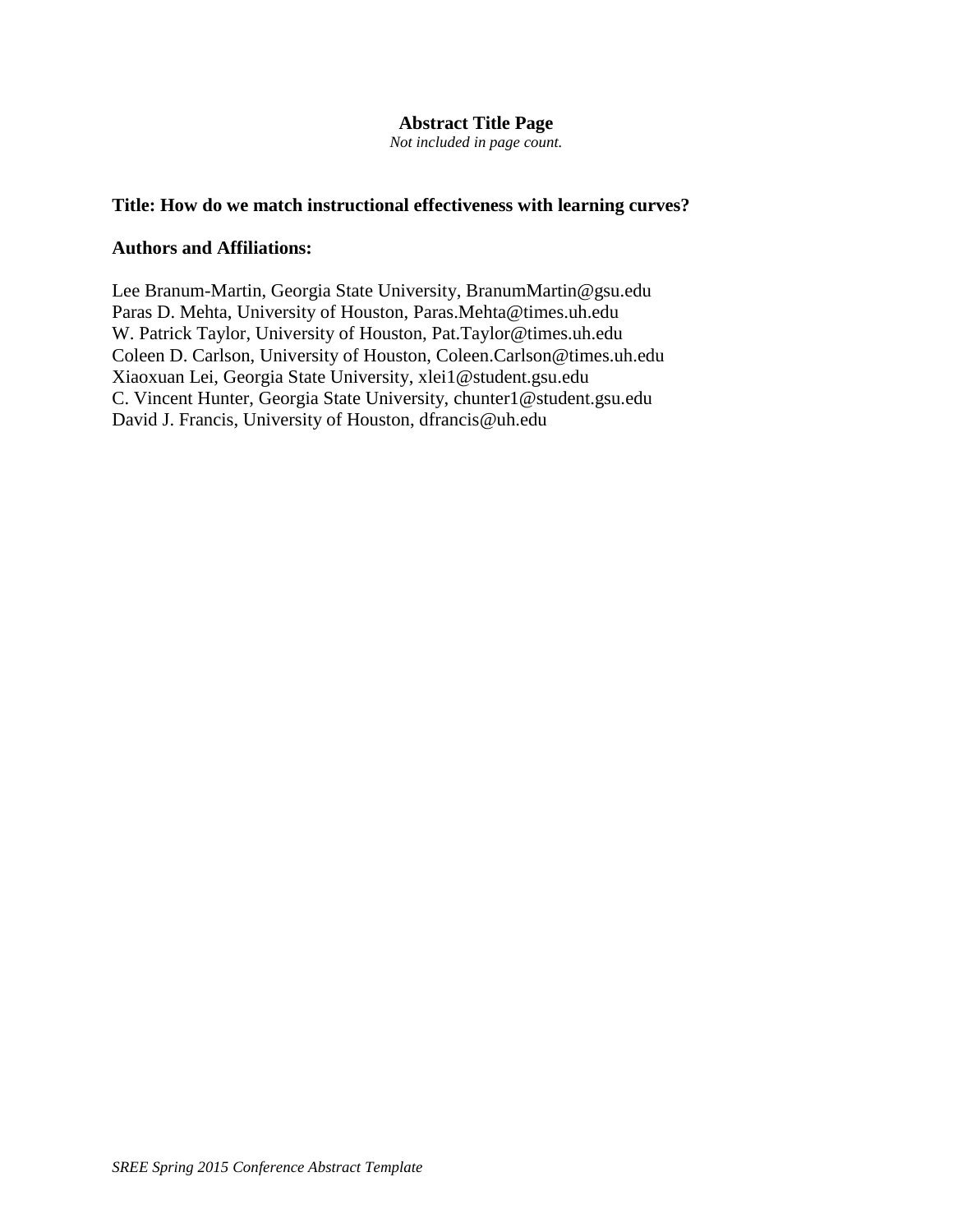### **Abstract Body**

*Limit 4 pages single-spaced.*

#### **Background / Context:**

*Description of prior research and its intellectual context.*

In order to examine the effectiveness of instruction, we confront formidable statistical problems, including multivariate structure of classroom observations, longitudinal dependence of both classroom observations and student outcomes, and complex nesting as children change classrooms across years. As we begin to examine instruction, classroom observations involve multiple variables for which we need valid measurement models. These classrooms, however, involve students who are not only growing, but typically switching classrooms each year. While measurement models for multiple variables are commonplace as confirmatory factor analysis (CFA), and individual student growth can be modeled under switching classrooms with multilevel analysis software, connecting these two types of models is currently challenging and limited.

### **Purpose / Objective / Research Question / Focus of Study:**

*Description of the focus of the research.*

Consequently, it becomes difficult to jointly examine two types of important substantive questions. First, we are interested in the nature of instruction: to what extent can we fit a measurement model which is consistent over time and what might that say about teachers and classrooms with respect to the stability of instructional quality? Second, how might instructional quality relate to student growth, given changing classrooms essentially every year?

In order to answer these two substantive questions, we can fit a model of instructional observations, a model of student growth, and then join these two models. We illustrate the joining of these two models using a new modeling framework, xxM [\(Mehta, 2013\)](#page-5-0), a package for multilevel structural equation models (SEMs) in the R programming language [\(R Core Team,](#page-5-1)  [2014\)](#page-5-1). Overall, we intend to show how the core concepts of SEM for measurement invariance of classroom observation data can be combined with a model of individual student growth in an example of a six-level model.

#### **Setting:**

*Description of the research location.* (May not be applicable for Methods submissions)

The current data were drawn from an evaluation of the implementation of Reading First in a state in the southern US.

## **Population / Participants / Subjects:**

*Description of the participants in the study: who, how many, key features, or characteristics.* (May not be applicable for Methods submissions)

The selected 146 schools had been identified as low-performing in reading scores by the state education agency. The students were 50% female, with 64% Hispanic, 20% African American, and 15% White (1% were other classifications). The teachers were 94% female, 40%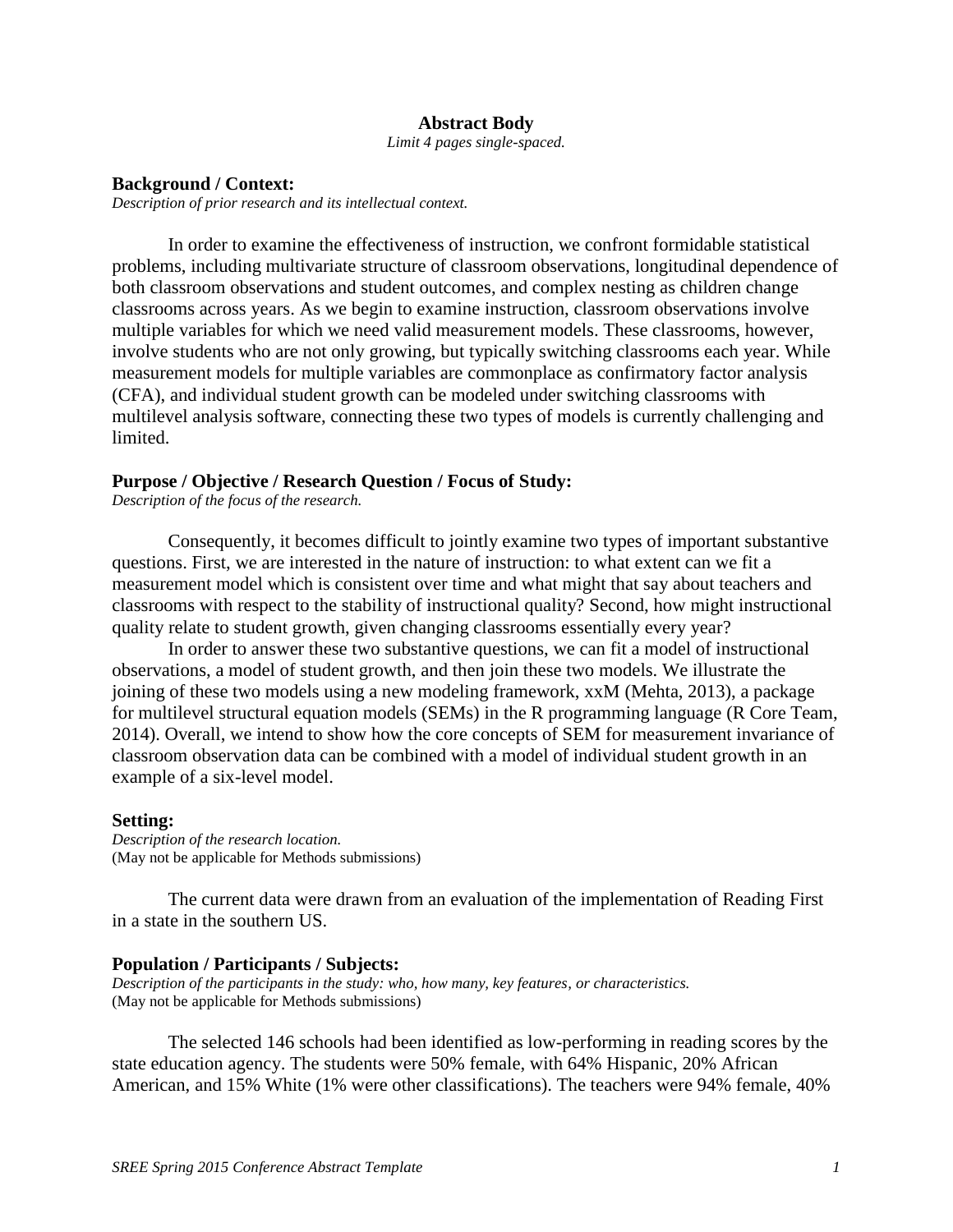Hispanic, 15% African American, and 42% White (3% other). Overall, these schools can be seen as typical of low-performing schools in the Southwestern US.

#### **Significance / Novelty of study:**

*Description of what is missing in previous work and the contribution the study makes.*

Current investigations of the effects of instruction are typically limited in several ways. First, most multilevel models require only a single outcome, and then multiple levels and predictors are allowed, even with changing classifications, as in mixed-effects regression [\(Littell,](#page-5-2)  [Milliken, Stroup, Wolfinger, & Schabenberger, 2006\)](#page-5-2). Second, latent variables as predictors or at higher levels are either not possible or are cumbersome to program in most mixed-effects software. Third, while multilevel SEM is becoming more practical [\(Kaplan & Elliot, 1997;](#page-5-3) [Mehta & Neale, 2005;](#page-5-4) [Muthén, 1991,](#page-5-5) [1994\)](#page-5-6), the number of levels is frequently limited on an a priori basis to two or three levels, usually for computational reasons.

The software framework illustrated here, xxM, uses efficient estimation algorithms of mixed-effects models with the specification of SEM for observed and latent variables [\(Mehta,](#page-5-0)  [2013\)](#page-5-0). The current illustration shows how two commonplace models, a classroom CFA and a student growth model, can be combined to examine crucial questions of instructional effectiveness.

### **Statistical, Measurement, or Econometric Model:**

*Description of the proposed new methods or novel applications of existing methods.*

The model used employs the concepts of standard SEM, with observed and latent variables for CFA. As implemented in xxM, a typical CFA is specified for each level with observed and latent variables, and then across-level links are specified as factor loadings as in a typical CFA. An across-level link (or random slope) in typical multilevel or mixed-effects models is mathematically equivalent to a factor loading in SEM {Mehta, 2000; Mehta, 2005; Mehta, 2013}. xxM uses this equivalence for random slopes so that SEMs can be specified as a typical SEM for each level involved, and then across-level links specified as factor loadings or regressions. There are two major pieces to each model: within-level models and across-level links. A schematic specification is given in Figure 2.

#### **Usefulness / Applicability of Method:**

*Demonstration of the usefulness of the proposed methods using hypothetical or real data.* 

We present an empirical example involving a cohort sequential design of 13,236 students over three years (grades 1-3), nested in 974 classrooms, 762 teachers, in 146 schools. These data were taken from a quasi-experimental cohort sequential design for the statewide evaluation of Reading First in a southern US state. For the current analysis, students and teachers were selected to comprise a longitudinal sample, from grades one to three.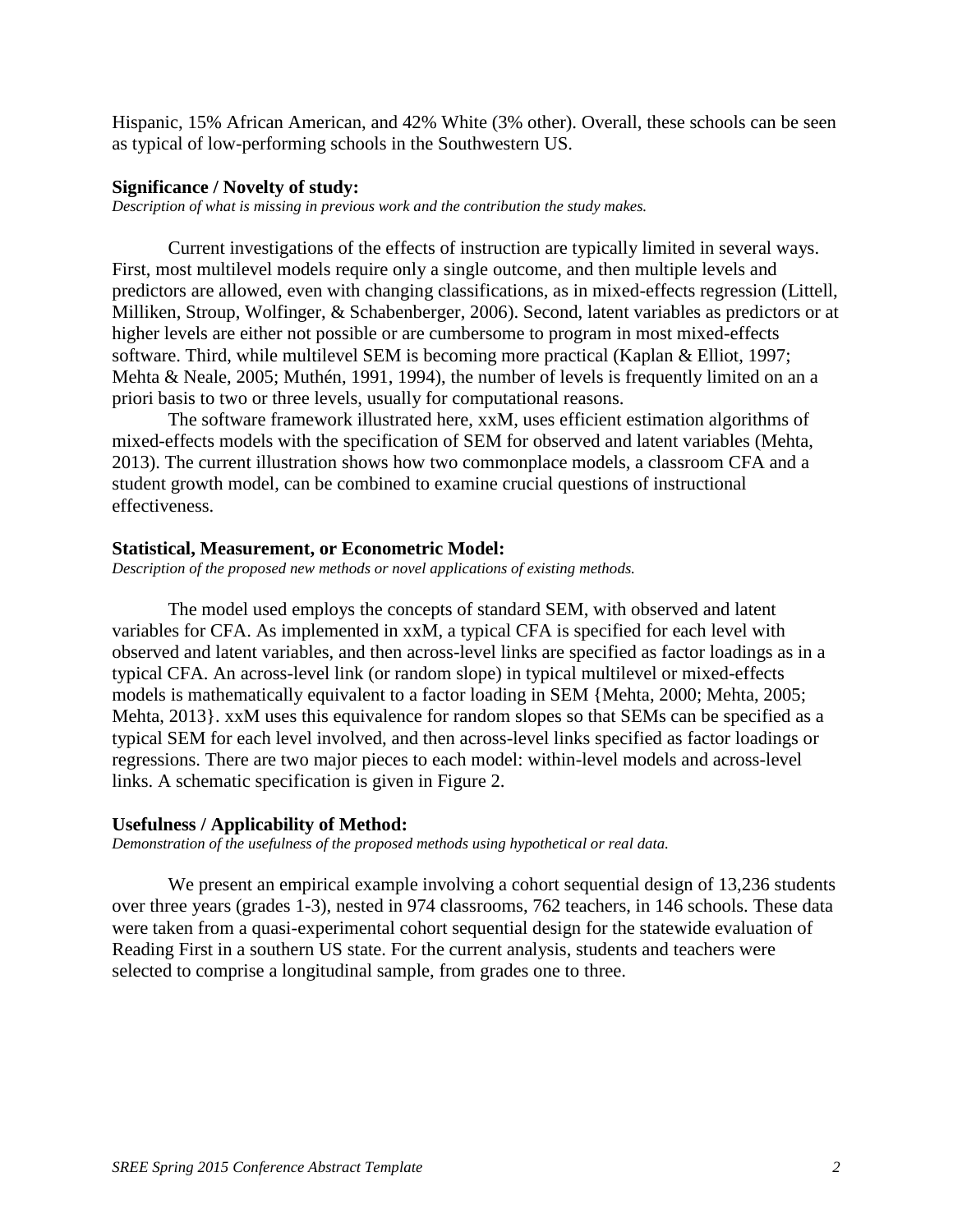#### **Data Collection and Analysis:**

*Description of the methods for collecting and analyzing data.* (May not be applicable for Methods submissions)

At the child level, test scores were reported by each district  $(n = 71)$  at the end of the year for each child. For the classroom observations, a school-level sampling strategy was used in which twice per year (fall and spring), two teachers for each grade level for each school were randomly selected to be observed. Observers with experience in teaching reading were trained in the use of a modified version of the Early Language & Literacy Classroom Observation instrument [\(Smith, Dickinson, Sangeorge, & Anastasopoulos, 2002\)](#page-5-7).

Measures: Classroom sessions were rated for instruction quality by trained reading teachers using a modified version of the Early Language & Literacy Classroom Observation [\(Smith et al., 2002\)](#page-5-7). Factor scores for instructional quality in reading, oral language, and writing were used for the present analysis. The student outcome was reading comprehension Lexile score in the spring of each year (divided by 100 for estimation convenience, abbreviated cL).

Analysis: Prior to the current analysis, the modified ELLCO was fit as an item-level CFA to estimate factor scores for the quality of instruction in reading, oral language, and writing. Loadings and thresholds were held equal for all time points and years. These three factor scores were estimated for fall and spring for each classroom observed (total  $= 974$ ). This preliminary CFA was fit in Mplus with good fit (e.g.,  $CFI > .90$  and RMSEA < .08).

Across grades one to three, the three measures of instructional quality in fall and spring make outcomes. A general factor of instructional quality for fall and spring was fit for each grade, holding factor loadings and regression intercepts equal over semesters and years.

For student growth in reading, preliminary multilevel models were fit in SAS PROC HPMIXED. Time was centered at grade one. The individual growth model provided estimates of student initial reading comprehension in grade one and yearly rate of growth, school deviations in initial status and growth, as well as yearly deviations per classroom (as is typical in mixedeffects growth)

Built up from smaller models of classroom observations structure and student growth, we present an overall, integrated model (Figure 1), including a confirmatory model of classroom instructional quality in reading, oral language, and writing in each grade (right hand side of Figure 1). This instructional model is linked to a linear model of student growth (left side of Figure 1), nested within schools and switching classrooms, grades 1-3. The cross-level links use definition variables (diamonds in Figure 1; [Mehta & Neale, 2005;](#page-5-4) [Mehta & West, 2000\)](#page-5-8), as in the random slopes of mixed-effects regression.

#### **Findings / Results:**

*Description of the main findings with specific details.* (May not be applicable for Methods submissions)

This six-level design highlights substantive issues of (1) student-level growth (2) schoollevel differences in growth (3) classroom deviations in growth akin to "value-added" estimates, (4) instructional quality measured in an equivalent metric across grades, and (5) the relations across these levels.

Results: (1) Student performance appeared typical of grade level expectations, with 3.35cL in first grade and 1.32cL yearly change. Students had substantial variability in intercept  $(SD = 1.14)$  and in annual growth  $(SD = .85)$ . (2) Schools had substantial variability in intercept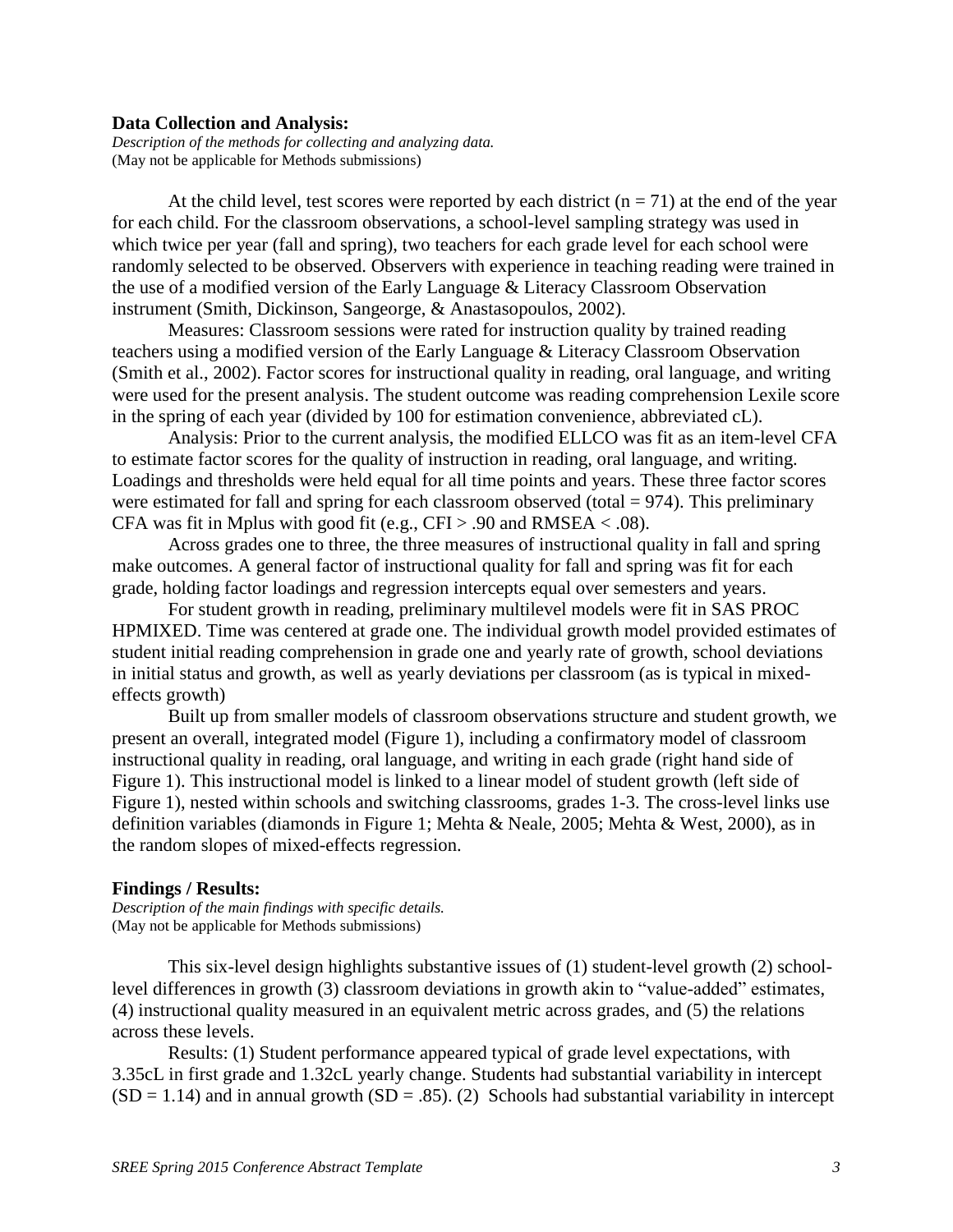$(SD = .41)$  and in annual growth  $(SD = .31)$ . (3) Classrooms had deviations for each grade which were substantial (SD by grades  $1-3 = .45, .50, .68$ ). The standardized loadings for the observation measures ranged from .72 to .96, showing good measurement quality (not in the Figure). (4) Across grades, there was an increase in instructional quality, up to half an SD over fall of grade 1, and a decrease in variability in instructional quality. (5) Instructional quality was related to classroom achievement in grades  $1-2$  ( $r = .10$  to .23), but unrelated in grade 3 ( $r = .02$  to .06).

## **Conclusions:**

*Description of conclusions, recommendations, and limitations based on findings.*

*Limitations*. Three time points are not sufficient to test for other types of trajectories or longer trends. The current illustration, however, could be extended to more time points and curvilinear growth. Clustering within teacher was not modeled for space considerations, but could be added. The current design used school-level random sampling of teachers, and teacher variability could not be estimated dependably (this is an area for further testing). Student and school-level predictors can be added. Data were assumed missing at random, and deserve further testing for sensitivity and bias.

*Instructional Quality*. The measurement properties of the classroom observations were strong, with good fit and high validity coefficients (loadings). The instructional factors suggest an increase in quality and homogeneity across grades. However, instructional quality was not strongly related within year, from fall to spring. A lack of stability in classroom estimates has been found in value-added scores [\(McCaffrey, Sass, Lockwood, & Mihaly, 2009;](#page-5-9) [National](#page-5-10)  [Research Council and National Academy of Education, 2010\)](#page-5-10), and opens deep conceptual problems in classroom level measurement: either our estimates are too poor or teacher quality itself is elusive [\(Wainer, 2011\)](#page-5-11). The current modeling framework helps to make such modeling issues explicit, and perhaps lays bare a conceptual conundrum.

The relation of instructional quality to classroom achievement appeared weaker in third grade. The decrease in relations of instruction to classroom achievement could suggest that perhaps reading comprehension may be a more complex skill which does not have a simple relation with a global factor of instructional quality in literacy.

*Student growth*. Classroom deviations were substantial, apparently increasing in variability. Classroom deviations by grade were similar in magnitude to school level differences, implying the possibility of important context effects within schools. Issues for future investigation include missing data, clustering due to teachers, and instructional carryover effects across years.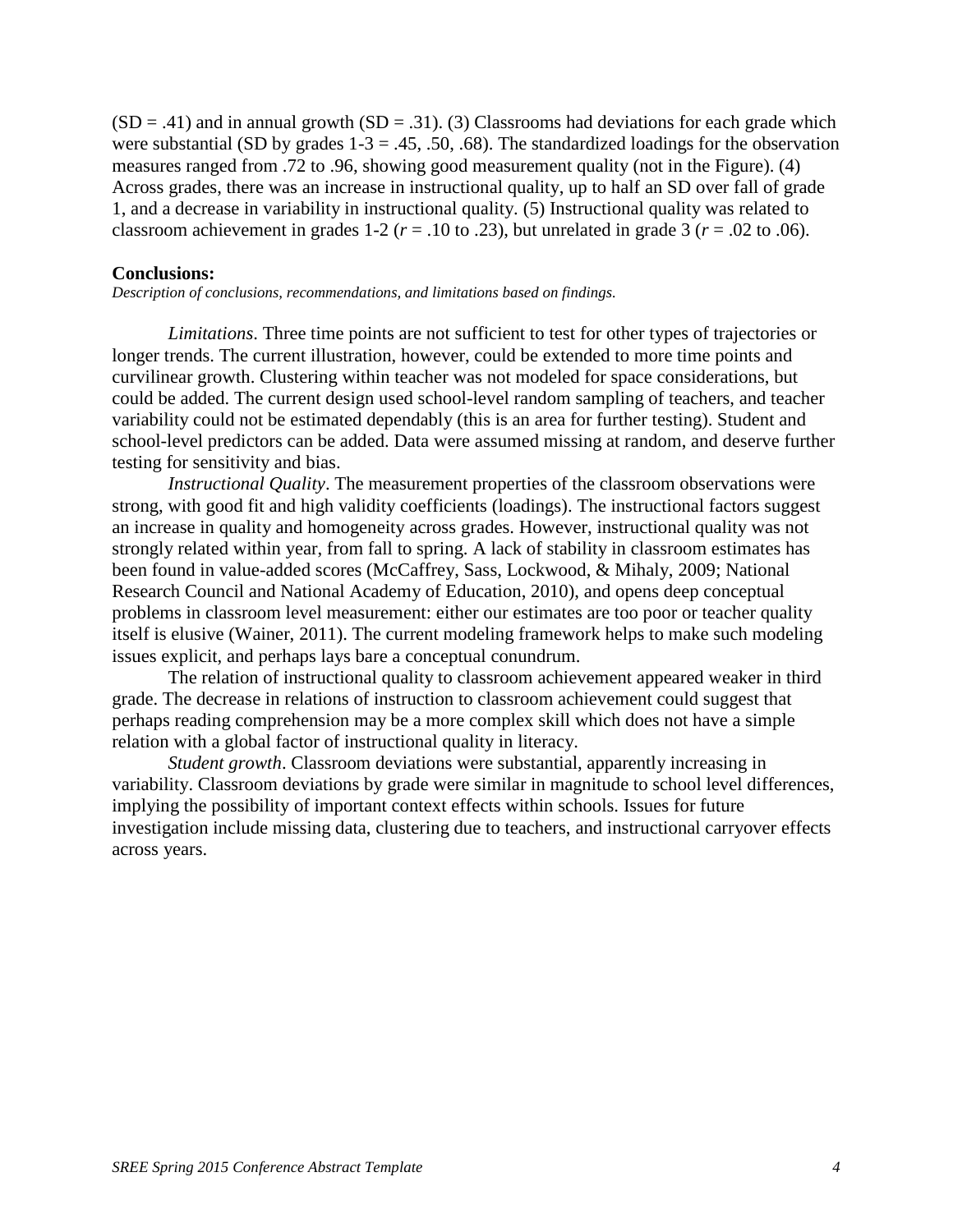### **Appendices**

#### *Not included in page count.*

### **Appendix A. References**

*References are to be in APA version 6 format.*

- <span id="page-5-3"></span>Kaplan, D., & Elliot, P. R. (1997). A model-based approach to validating education indicators using multilevel structural equation modeling. *Journal of Educational and Behavioral Statistics, 22*(3), 323-347.
- <span id="page-5-2"></span>Littell, R. D., Milliken, G. A., Stroup, W. W., Wolfinger, R. D., & Schabenberger, O. (2006). *SAS for mixed models* (2nd ed.). Cary, NC: SAS Institute.
- <span id="page-5-9"></span>McCaffrey, D. F., Sass, T. R., Lockwood, J. R., & Mihaly, K. (2009). The intertemporal variability of teacher effect estimates. *Education Finance and Policy, 4*(4), 572-606.
- <span id="page-5-0"></span>Mehta, P. D. (2013). n-level structural equation modeling. In Y. Petscher, C. Schatschneider & D. L. Compton (Eds.), *Applied quantitative analysis in the social sciences* (pp. 329-362). New York: Routledge.
- <span id="page-5-4"></span>Mehta, P. D., & Neale, M. C. (2005). People are variables too: Multilevel structural equations models. *Psychological Methods, 10*(3), 259–284.
- <span id="page-5-8"></span>Mehta, P. D., & West, S. G. (2000). Putting the individual back in individual growth curves. *Psychological Methods, 5*(1), 23-43.
- <span id="page-5-5"></span>Muthén, B. O. (1991). Multilevel factor analysis of class and student achievement components. *Journal of Educational Measurement, 28*(4), 338-354.
- <span id="page-5-6"></span>Muthén, B. O. (1994). Multilevel covariance structure analysis. *Sociological Methods and Research, 22*(3), 376-398.
- <span id="page-5-10"></span>National Research Council and National Academy of Education. (2010). *Getting value out of value-added: Report of a workshop*. Washington, DC: The National Academies Press.
- <span id="page-5-1"></span>R Core Team. (2014). R: A language and environment for statistical computing. Vienna, Austria: R Foundation for Statistical Computing. Retrieved from [http://www.R-project.org](http://www.r-project.org/)
- <span id="page-5-7"></span>Smith, M. W., Dickinson, D. K., Sangeorge, A., & Anastasopoulos, L. (2002). *Early Language & Literacy Classroom Observation (ELLCO) Toolkit, Research Edition*. Baltimore, MD: Paul H. Brookes.
- <span id="page-5-11"></span>Wainer, H. (2011). Value-added models to evaluate teachers: A cry for help. *Chance, 24*(1), 11.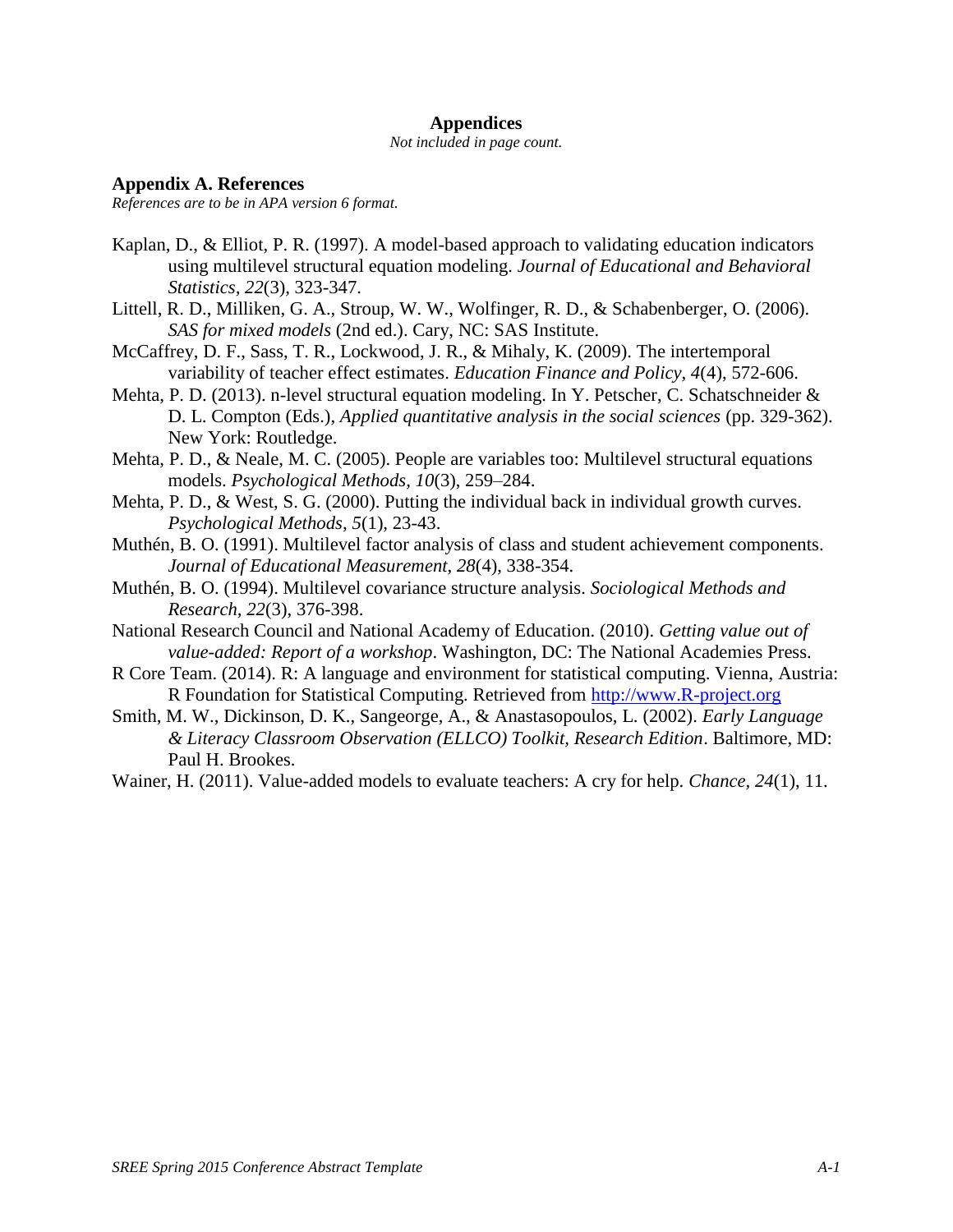## **Appendix B. Tables and Figures**

*Not included in page count.*

# Figure 1. Substantive results of the 6-level SEM



Note: The left side of the model represents a linear growth model for students and schools. The right side represents fall and spring measures of instructional quality, with measurement held equivalent across semester and grades. Black values were fixed for model definition. Gray estimates were held equivalent over time. Blue values were freely estimated and represent unstandardized variances, covariances, and regression paths as in typical SEM. Red values show fully standardized estimates (i.e., correlations). Green values show SD for variance estimates.